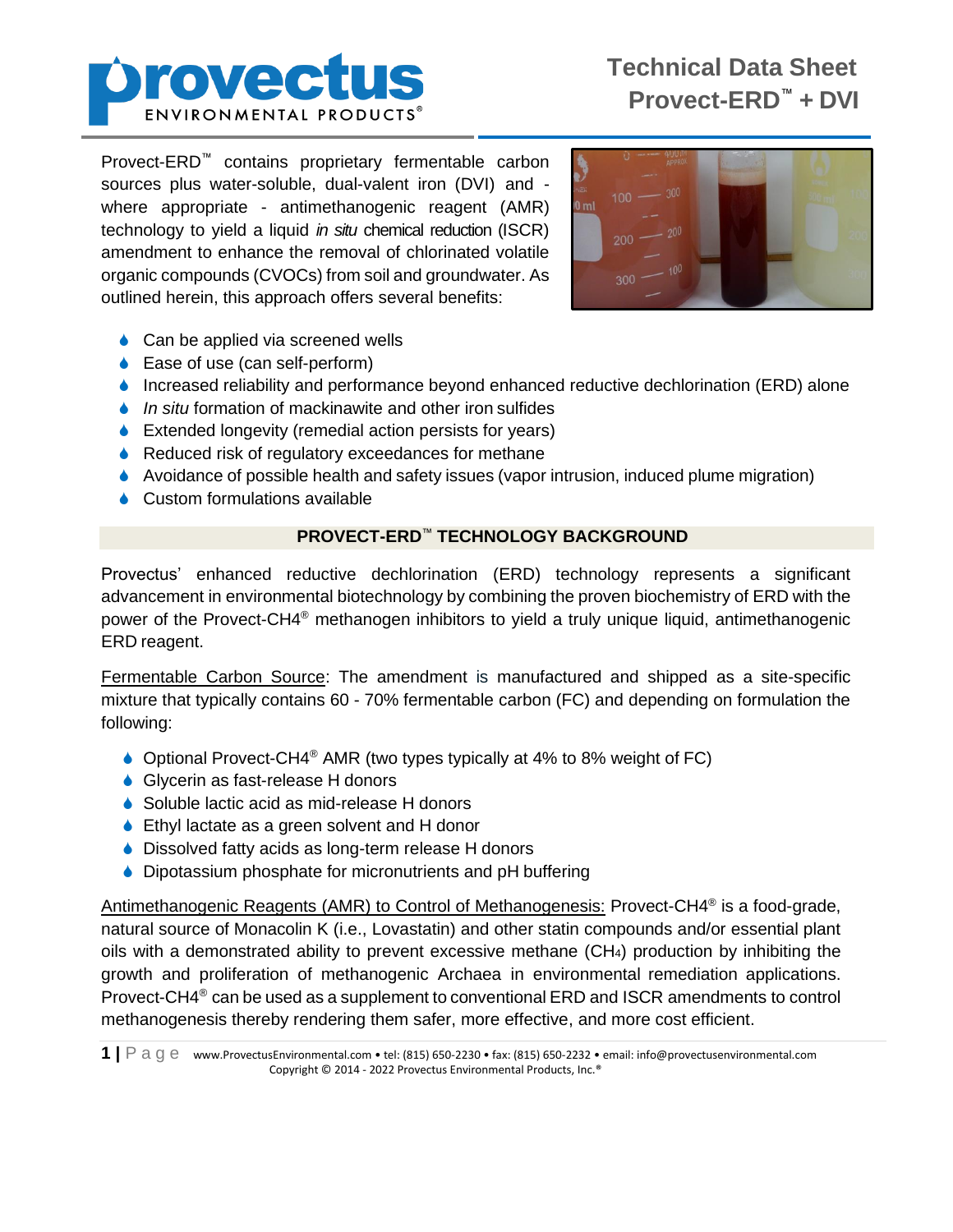

Dual Valent Iron: Provect-ERD™ is supplemented with a source of a soluble, reduced iron (*i.e.,* present as ferrous [Fe2+] iron). The DVI supports direct chemical dechlorination via *alpha*-elimination pathways and supports the *in situ* formation of reactive ferrous minerals (*e.g.,* magnetite) and – in the presence of a sulfur source – reactive iron sulfides (*e.g.,* mackinawite) to yield abiotic reductive dechlorination. These abiotic pathways often result in complete dechlorination (Weber *et al*., 2006) and can persist for many years (if an electron donor is



available) being catalyzed by indigenous iron-reducing bacteria. Notably, biotransformation of  $Fe<sup>2+</sup>$ does not require direct contact with the iron solid phase as a variety of naturally occurring biological molecules, such as humic acids, can facilitate electron shuttle dynamics.

## **ADVANTAGES OF USING PROVECT-CH4® METHANE CONTROL TECHNOLOGY**

There are recognized benefits to methanogens and of limited methanogenesis. For example, i) methanogens are known to play important roles in synergistic microbial ecology, ii) their metabolic activity can help create and maintain anoxic conditions in treatment zones (through seasonal changes), and iii) the activity of methane mono-oxygenases and other enzymes can stimulate cometabolic activity of TCE/DCE/VC in redox-recovery zones. Hence, limited production of methane is part of a healthy ERD/ISCR application.

However, excessive methane production represents a costly waste of the amendment since the hydrogen released as methane was not utilized by the targeted microbes, such as *Dehalococcoides*  spp., *Dehalobacter* spp., or other related bacteria. In addition, excessive methanogenesis can pose significant safety issues (methane is explosive), it will induce vapor migration and it can lead to exceedances of new and emerging regulatory guidelines. Moreover, uncontrolled methanogenesis can be interpreted (by some) to represent an avoidable contribution to greenhouse gas emissions, hence its active control can have a positive impact on one's overall sustainability index.

**2 |** P a g e www.ProvectusEnvironmental.com • tel: (815) 650-2230 • fax: (815) 650-2232 • email: info@provectusenvironmental.com Copyright © 2014 - 2022 Provectus Environmental Products, Inc.®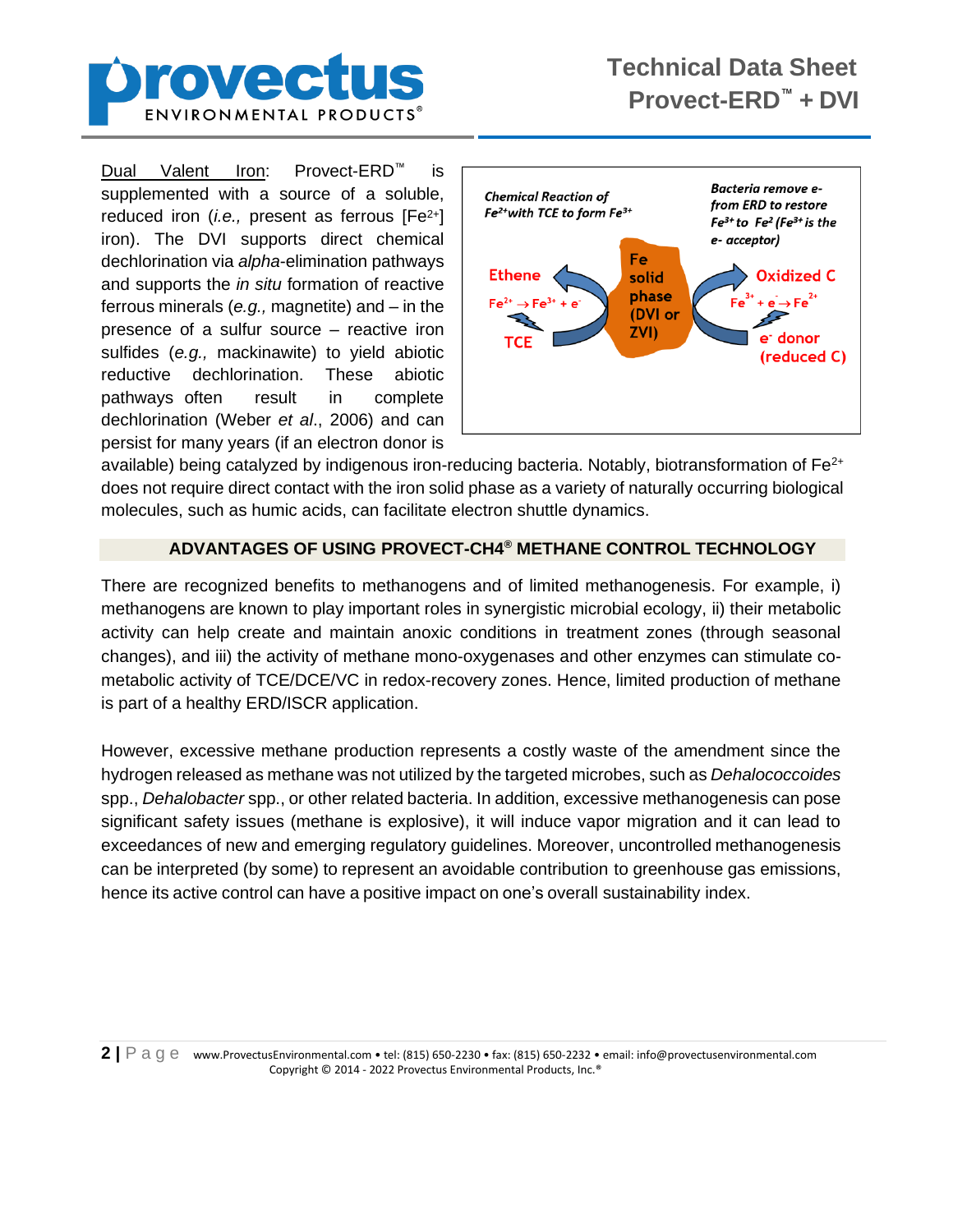

## **PROVECT-ERD**™ + **DVI PRIMARY FEATURES**

Because Provect-ERD<sup>™</sup> provides both fermentable carbon and supplemental DVI, the Fe<sup>+2</sup> ions donate electrons and are oxidized to Fe+3 for an extended period (years). Where needed (*i.e*., in the presence of low sulfate), an additional source of sulfur is included in the product formulation. General physical parameters are as follows:

- Viscosity = 10 to 15 cP at 20 C
- Specific Gravity =  $1.00$  to  $1.2$
- ◆ Density 7.75 to 8.5 lbs/USG
- $\bullet$  Hydrogen Yield= 0.2 g to 0.4 H<sub>2</sub>/g ERD-CH4
- Fermentable carbon @ 60 to 70% weight basis
- AMR 4% to 8% of the FC content
- Soluble organic Fe content 5 to 20% weight basis

Provect-ERD™ is the only ERD Reagent that includes Provect-CH4® AMR technology in an engineered, pre-mixture formulation to rapidly improve remedial performance while simultaneously minimizing the production of methane. The benefits are notable:

 $\blacklozenge$  More Efficient = More Cost Effective: Production of methane is a direct indication that the hydrogen generated from the organic carbon amendments was used by methanogens and the amendment has been wasted because it was not utilized by acetogens or dehalorespiration. By inhibiting the growth and proliferation of methane producing Archaea, chlororespiring bacteria can become the more dominant bacterial populations and at least 15 to >30% less ERD amendment can be applied.

♦ Safer: Production of methane will result from the addition of any conventional ERD or ISCR amendment: excessive and extended production of methane can result in elevated in groundwater concentrations (as high as 1,000 ppm have been reported) which can lead to accumulation in soil gas subsequently impacting indoor air. State specific regulations for methane in groundwater have been promulgated, with others pending for soil gasand indoor air.

 Green and Sustainable Technology: Formulated with byproducts from "green" energy processes, so it is better for the environment.

**• Patented Technologies: Technology end users and their clients are fully protected from all** Patent and other legal issues.

- **↓ Ease of Use:** 
	- o No need to emulsify the product with specialize tooling and equipment
	- o No laborious material transfers and dilutions
	- o Lower injection pressures
	- o Formulated for each site-specific application
	- $\circ$  Avoids cost and need for secondary treatment to manage excessive methane

**3 |** P a g e www.ProvectusEnvironmental.com • tel: (815) 650-2230 • fax: (815) 650-2232 • email: info@provectusenvironmental.com Copyright © 2014 - 2022 Provectus Environmental Products, Inc.®